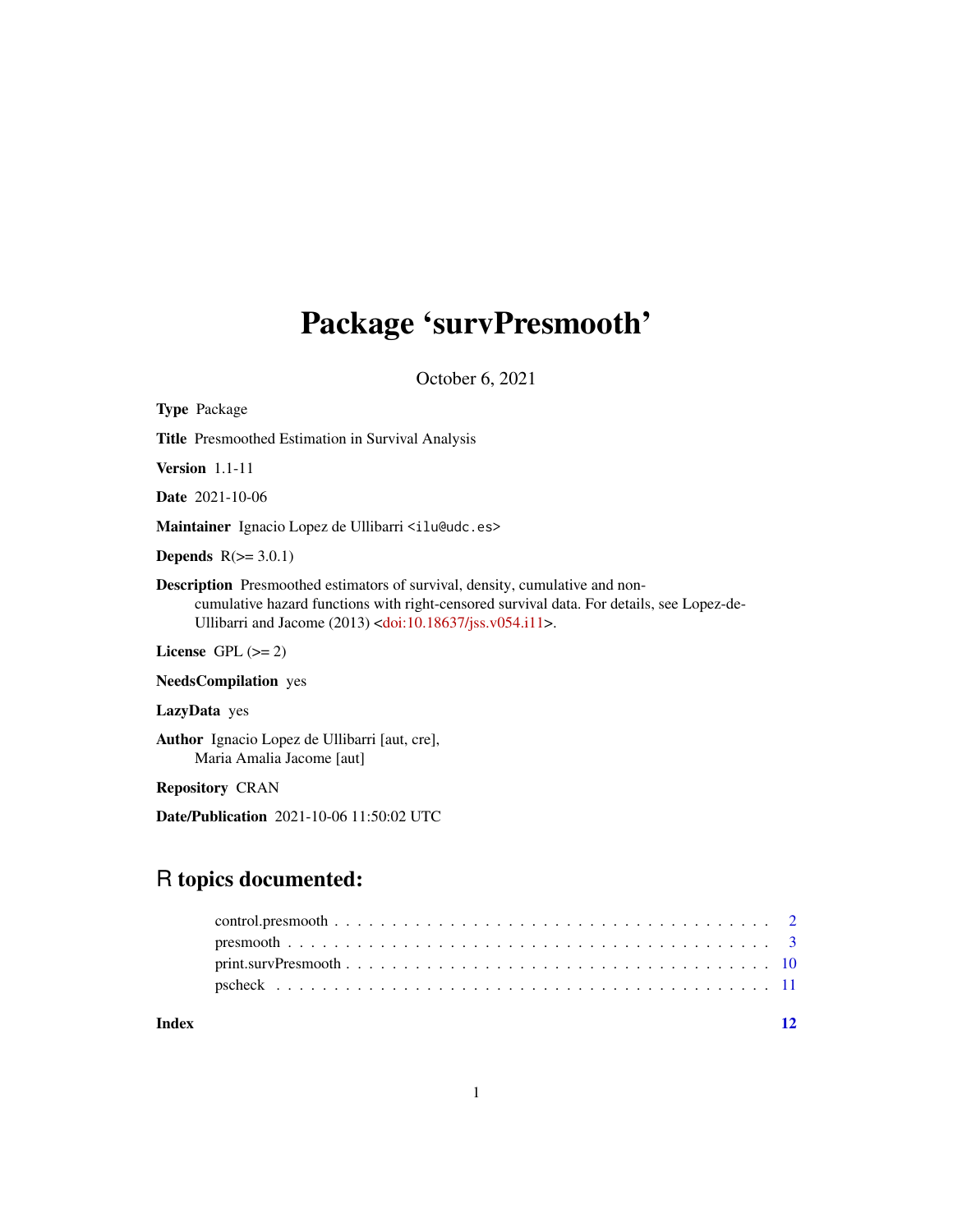<span id="page-1-1"></span><span id="page-1-0"></span>control.presmooth *Control Values for the presmooth() Function*

# Description

This function returns a list of values for control parameters of the presmooth function.

# Usage

```
control.presmooth(n.boot = c(5000, 1000), q. weight = c(0.2, 0.8),k = 1, length.grid.bw.plugin = 100, length.grid.ise = 100,
   pilot.par.ini = NULL, save.data = FALSE, save.mise = FALSE,
   na.action = na.omit)
```
# Arguments

| n.boot                | A numeric vector of length 2 or, alternatively, a numeric value specifying the<br>number of bootstrap resamples used in bootstrap bandwidth selection. If a vec-<br>tor, the first element is used for S and H estimation, and the second for f and h.<br>The default is $c(5000, 1000)$ .                                                    |
|-----------------------|-----------------------------------------------------------------------------------------------------------------------------------------------------------------------------------------------------------------------------------------------------------------------------------------------------------------------------------------------|
| q.weight              | A numeric vector of length 2 specifying the order of quantiles of the observed<br>times that determine the left- and right-ends of the support of the weight func-<br>tion. The default is $c(0.2, 0.8)$ .                                                                                                                                    |
| k                     | A numeric value specifying the multiple of the data range used as the maximum<br>possible value for the selected plug-in or bootstrap bandwidth. The default is 1.                                                                                                                                                                            |
| length.grid.bw.plugin |                                                                                                                                                                                                                                                                                                                                               |
|                       | An integer specifying the number of points of the grid used for numerical in-<br>tegration (Simpson's rule) of integrals involved in plug-in bandwidth selection.<br>The default is 100.                                                                                                                                                      |
| length.grid.ise       |                                                                                                                                                                                                                                                                                                                                               |
|                       | An integer specifying the number of points of the grid used for computing the<br>integrated squared error by numerical integration (Simpson's rule) in bootstrap<br>bandwidth selection. The default is 100.                                                                                                                                  |
| pilot.par.ini         | A numeric vector of length 8 specifying the initial values of optimization rou-<br>tines used for pilot bandwidth computation in plug-in and bootstrap bandwidth<br>selection (although, in the last case, it is not needed for survival and cumulative<br>hazard function estimation). If NULL, the default, values are internally computed. |
| save.data             | A logical value specifying if the data must be saved as a component of the value<br>returned by the presmooth function. The default is FALSE.                                                                                                                                                                                                 |
| save.mise             | A logical value specifying if the MISE computed for bootstrap bandwidth se-<br>lection must be saved as a component of the value returned by the presmooth<br>function. The default is FALSE.                                                                                                                                                 |
| na.action             | A function specifying how to handle missing values. The default value, na.omit,<br>deletes the rows containing missing values in the (internal) data frame formed<br>by the times and status arguments of the call to the presmooth function.                                                                                                 |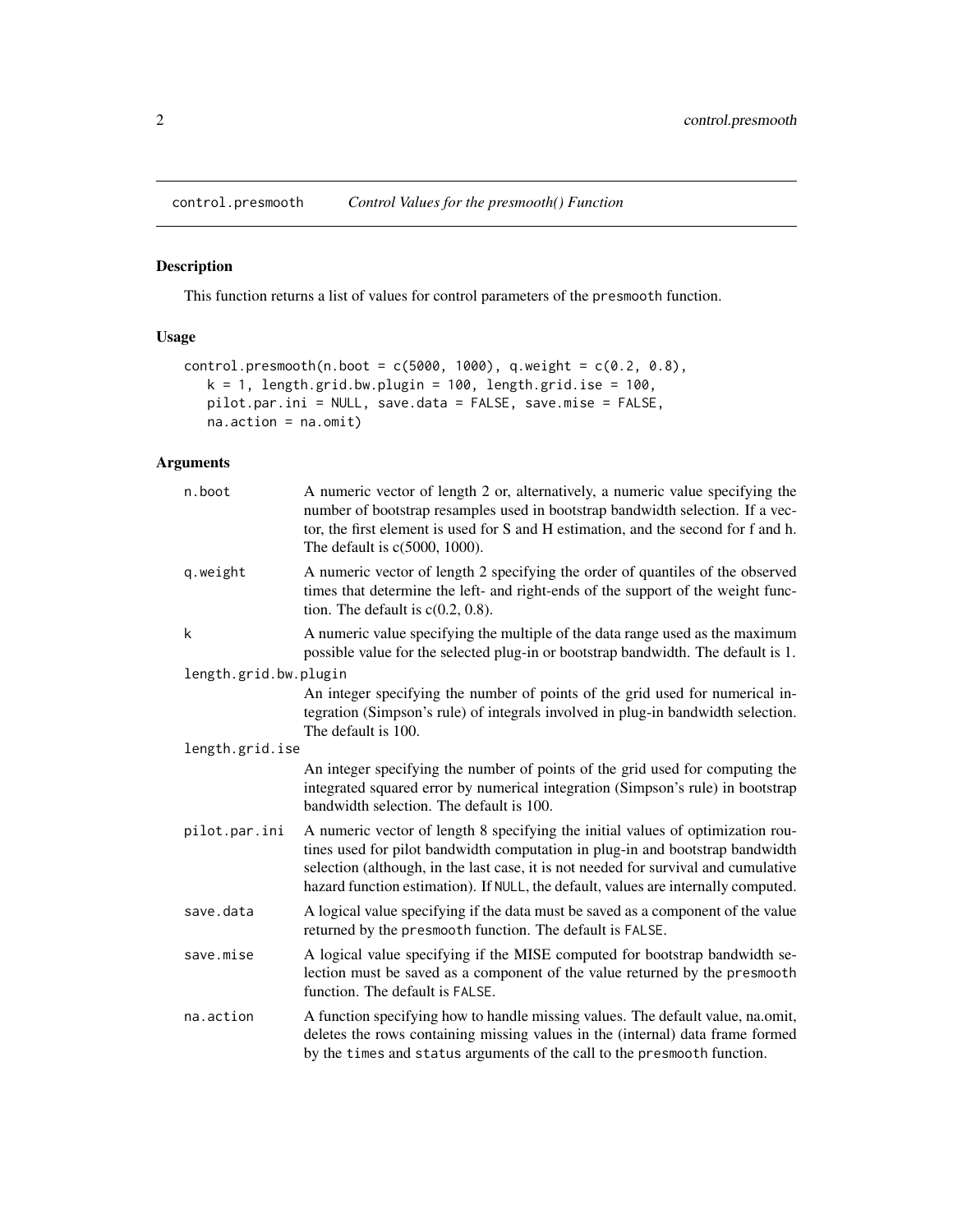#### <span id="page-2-0"></span>Details

The default values of n.boot represent a trade-off between computational speed and precision in bootstrap bandwidth selection. If enough computing power or time are available, it is recommended to increase the number of bootstrap resamples up to 10000 (which could be very slow for hazard and density estimation).

The six first values of pilot.par.ini are three pairs of parameters specifying three Weibull distributions (in each pair, the first element is the shape parameter; the second one, the scale parameter). These three Weibull distributions form a mixture, the weights of its first two components being given by the last two values of pilot.par.ini.

# Value

A list whose components are the arguments of the function, its defaults being replaced with the values the function was called with.

#### Author(s)

Ignacio Lopez-de-Ullibarri [aut, cre], Maria Amalia Jacome [aut]

#### See Also

[presmooth](#page-2-1)

<span id="page-2-1"></span>presmooth *Compute Presmoothed Estimators*

#### **Description**

This function computes presmoothed estimators of the main functions used in survival analysis (survival function, cumulative hazard function, density function and non-cumulative hazard function) with right-censored data.

#### Usage

```
presmooth(times, status, dataset = NULL, estimand = c("S", "H",
"f", "h"), bw.selec = c("fixed", "plug-in", "bootstrap"), presmoothing =
TRUE, fixed.bw = NULL, grid.bw.pil = NULL, grid.bw = NULL, kernel =c("biweight", "triweight"), bound = c("none", "left","right", "both"),
x.est = NULL, control = control.presmooth())
```
#### Arguments

times An object of mode numeric giving the observed, possibly right-censored times. If dataset is not NULL it is interpreted as the name of the corresponding variable of the dataset.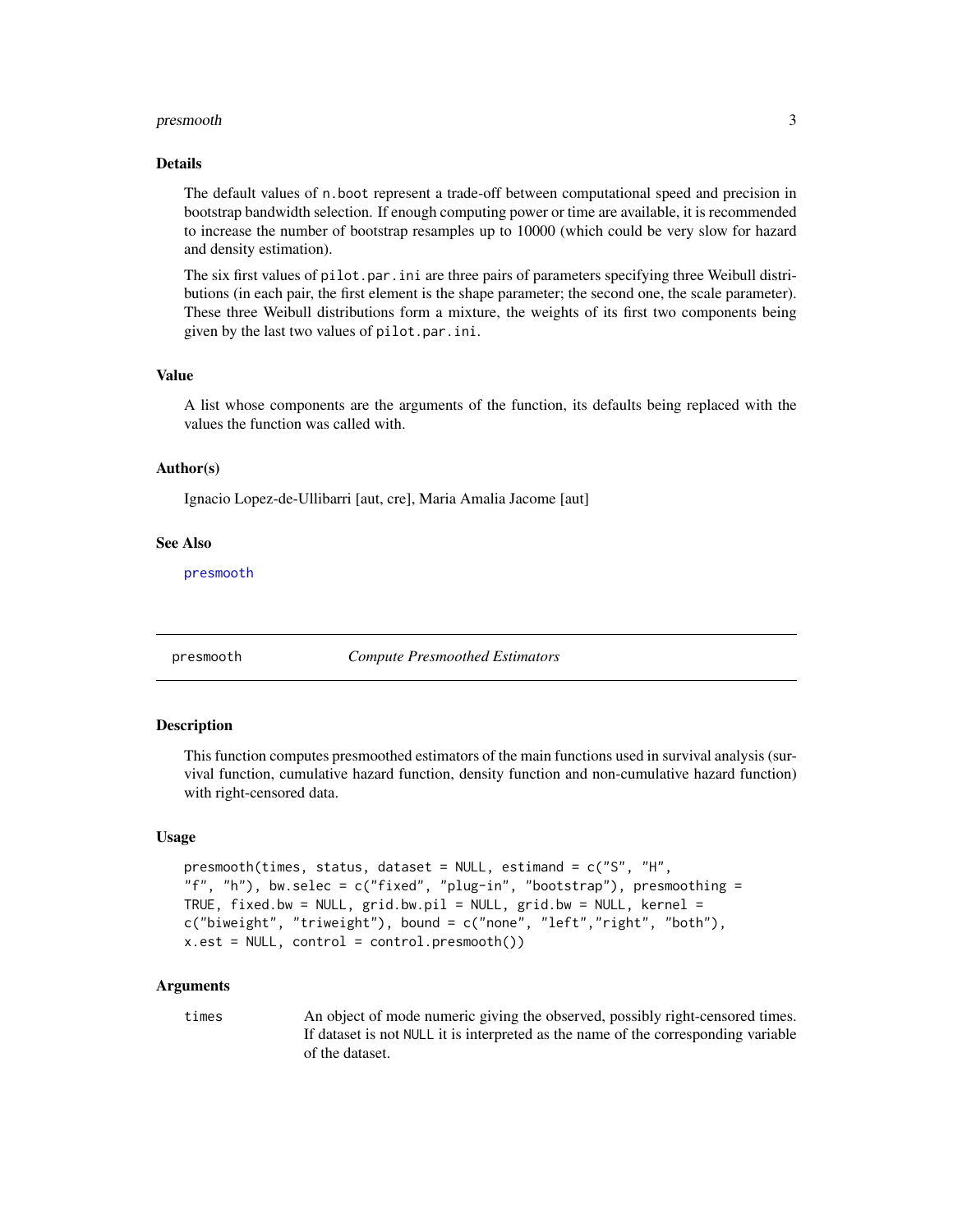| status       | An object of mode numeric giving the censoring status of the times coded in the<br>times object. Censored values must be coded as 0, uncensored values as 1. If<br>dataset is not NULL it is interpreted as the name of the corresponding variable<br>of the dataset.                                                                                                                                                                                                                                                                                            |
|--------------|------------------------------------------------------------------------------------------------------------------------------------------------------------------------------------------------------------------------------------------------------------------------------------------------------------------------------------------------------------------------------------------------------------------------------------------------------------------------------------------------------------------------------------------------------------------|
| dataset      | An optional data frame in which the variables named in times and status are<br>interpreted. If it is NULL, times and status must be objects of the workspace.                                                                                                                                                                                                                                                                                                                                                                                                    |
| estimand     | An optional character string identifying the function to estimate: "S" for survival<br>function, "H" for cumulative hazard function, "f" for density function and "h"<br>for non-cumulative hazard function. Defaults to "S".                                                                                                                                                                                                                                                                                                                                    |
| bw.selec     | An optional (partially matched) character string specifying the method of band-<br>width selection. "fixed" if no bandwidth selection is done, in which case the<br>bandwidth(s) given by the fixed. bw argument is (are) used, "plug-in" for plug-<br>in bandwidth selection and "bootstrap" for bootstrap bandwidth selection. De-<br>faults to "fixed".                                                                                                                                                                                                       |
| presmoothing | An optional logical value. If TRUE, the default, a presmoothed estimate is com-<br>puted; if FALSE, the non-presmoothed counterpart (also including bandwidth<br>selection) is computed.                                                                                                                                                                                                                                                                                                                                                                         |
| fixed.bw     | An optional numeric vector with the fixed bandwidth(s) used when the value<br>of the bw. selec argument is "fixed". It must be of length 1 for estimating sur-<br>vival and cumulative hazard functions, and of length 2 for density and hazard<br>functions (in this case, the first element is the presmoothing bandwidth).                                                                                                                                                                                                                                    |
| grid.bw.pil  | An optional numeric vector specifying the grid where the pilot bandwidth for the<br>Nadaraya-Watson estimate of the conditional probability of uncensoring, p, will<br>be selected. Not used in plug-in bandwidth selection for survival or cumulative<br>hazard function estimation. If NULL, it is internally computed.                                                                                                                                                                                                                                        |
| grid.bw      | An optional list of length 1 (for presmoothed estimation of survival and cumu-<br>lative hazard functions, and non-presmoothed estimation of density and hazard<br>functions) or 2 (for presmoothed estimation of density and hazard functions)<br>whose component(s) (is) are (a) numeric vector(s) specifying the grid of band-<br>widths needed for bootstrap bandwith selection when the value of the bw. selec<br>argument is "bootstrap". If it is a list of length 1, it can also be inputted as a<br>numeric vector. If NULL, it is internally computed. |
| kernel       | A (partially matched) character string specifying the kernel function used. One<br>of "biweight", for biweight kernel, and "triweight", for triweight kernel. De-<br>faults to "biweight".                                                                                                                                                                                                                                                                                                                                                                       |
| bound        | A (partially matched) character string specifying the end(s) of the data range<br>where boundary-effect correction is applied. If "none", the default, no correction<br>is done; if "left", "right" or "both", the correction is applied at the left, right or<br>both ends, respectively.                                                                                                                                                                                                                                                                       |
| x.est        | A numeric vector specifying the points where the estimate will be computed.<br>Only meaningful for density and hazard function estimation. Internally com-<br>puted when NULL, the default.                                                                                                                                                                                                                                                                                                                                                                      |
| control      | A list of control values. The value returned by the control. presmooth function<br>called without arguments is the default.                                                                                                                                                                                                                                                                                                                                                                                                                                      |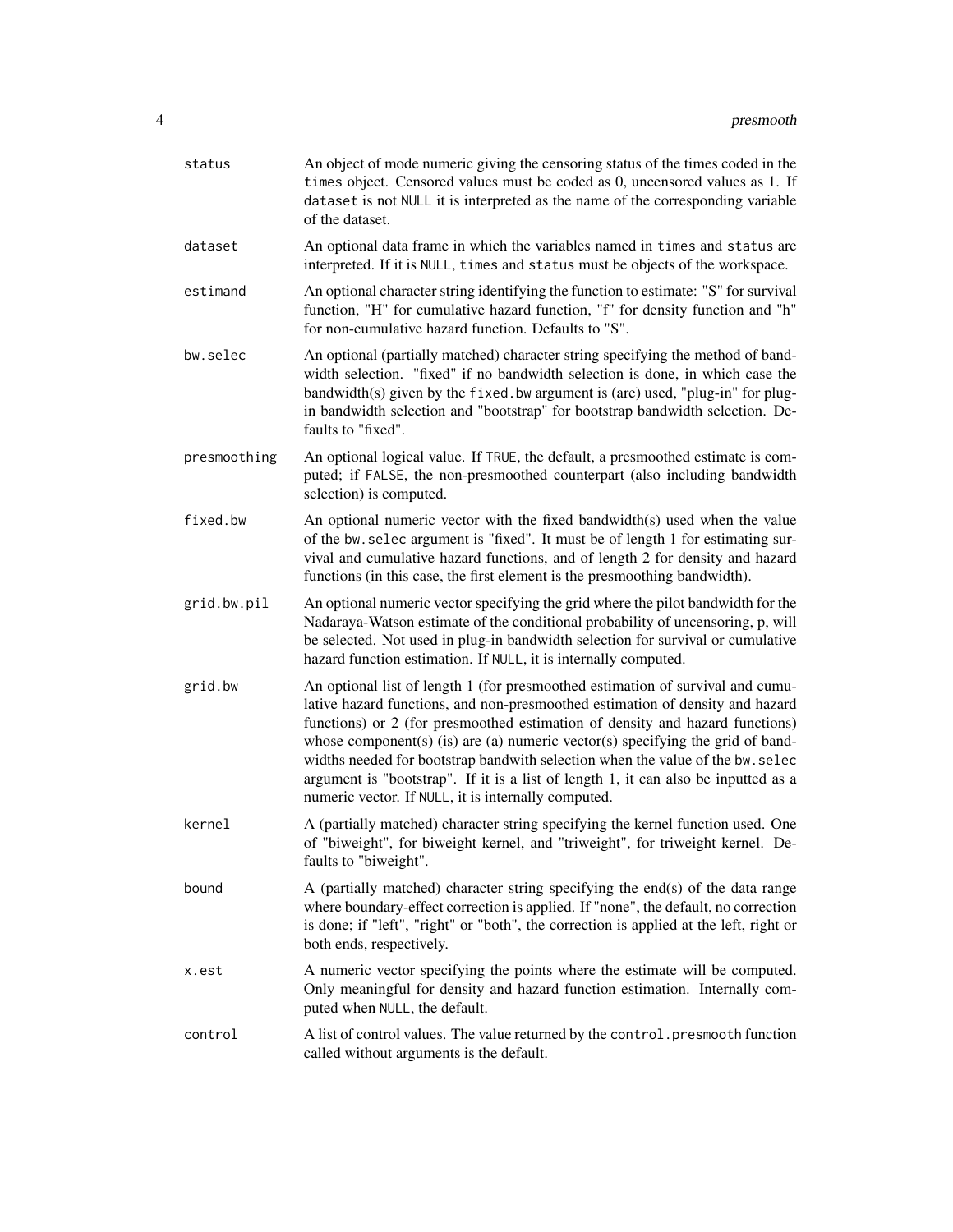#### Details

In survival analysis with right-censored data, presmoothing (see references below for details) provides a method to obtain new estimators from classical estimators, essentially by replacing the indicator of non-censoring with a nonparametric estimate (in our implementation, through the use of Nadaraya-Watson regression estimator) of the conditional probability of uncensoring. The presmooth function computes presmoothed versions of: 1) Kaplan-Meier survival function estimator, 2) Nelson-Aalen cumulative hazard function estimator, 3) the kernel density function estimator of Foldes-Rejto-Winter, and 4) the kernel hazard function estimator of Tanner-Wong (similar to that proposed by Yandell and Ramlau-Hansen). All presmoothed estimators have at least one presmoothing bandwidth (the smoothing parameter of the Nadaraya-Watson estimator), but in the case of the kernel estimators of density and hazard they have an additional smoothing bandwidth scaling the kernel.

The presmooth function incorporates plug-in and bootstrap global bandwidth selectors for every estimator implemented. Plug-in bandwith selection is done according to Cao et al. (2005) in the case of survival and cumulative hazard estimation, and following Jacome et al. (2008) together with the results given in Cao and Lopez-de-Ullibarri (2007) in the case of density and hazard estimation. As for bootstrap bandwidth selection, our method follows the approach of Gonzalez-Manteiga et al. (1996). See Jacome et al. (2008) for more details in the case of density estimation. The weight function needed for the bootstrap bandwidth is taken as constantly equal to 1. The left and right endpoints of its support are fixed via the q, weight argument of the control. presmooth function (see the online help for this function) and form the q.weight component of the value returned by presmooth. An upper bound equal to the range of the observed times is set for the selected (plug-in or bootstrap) bandwidth. On the other hand, bandwidths can also be fixed by the user. When the presmoothing bandwidth is fixed at 0, the classical, non-presmoothed versions of the estimators are computed. Non-presmoothed estimates are also obtained by calling presmooth with the value of the presmoothing argument equal to FALSE. This is equivalent to the previous procedure for survival and cumulative hazard estimation, but not for hazard and density function estimation. In the latter case, a smoothing bandwidth is also selected by presmooth, instead of being fixed by the user.

In boundary regions, hazard and density estimates corrected for boundary effects can be obtained by selecting one of "left", "right", or "both" options of the bound argument (see Mueller and Wang, 1994). Note that negative values of the estimates, a known problem with boundary kernels, are set to 0. For correcting the right-boundary effect, the maximum observed time is taken as the right endpoint of the support. Right-boundary correction should be used cautiously, due to the combined effect of the increased variance of the estimates and the small size of the risk set in the neighbouring of that end. With the default value of the x.est argument, estimation is restricted to values not greater than the 90th percentile of the observed times.

#### Value

An object of class 'survPresmooth'. Formally, it is a list with the following components:

| call     | The call the function was called with.                                                                         |
|----------|----------------------------------------------------------------------------------------------------------------|
| data     | The data used, returned as a data frame if the value of control \$ save. data is<br>TRUE.                      |
| q.weight | A numeric vector of length 2 giving the quantiles chosen as the ends of the<br>support of the weight function. |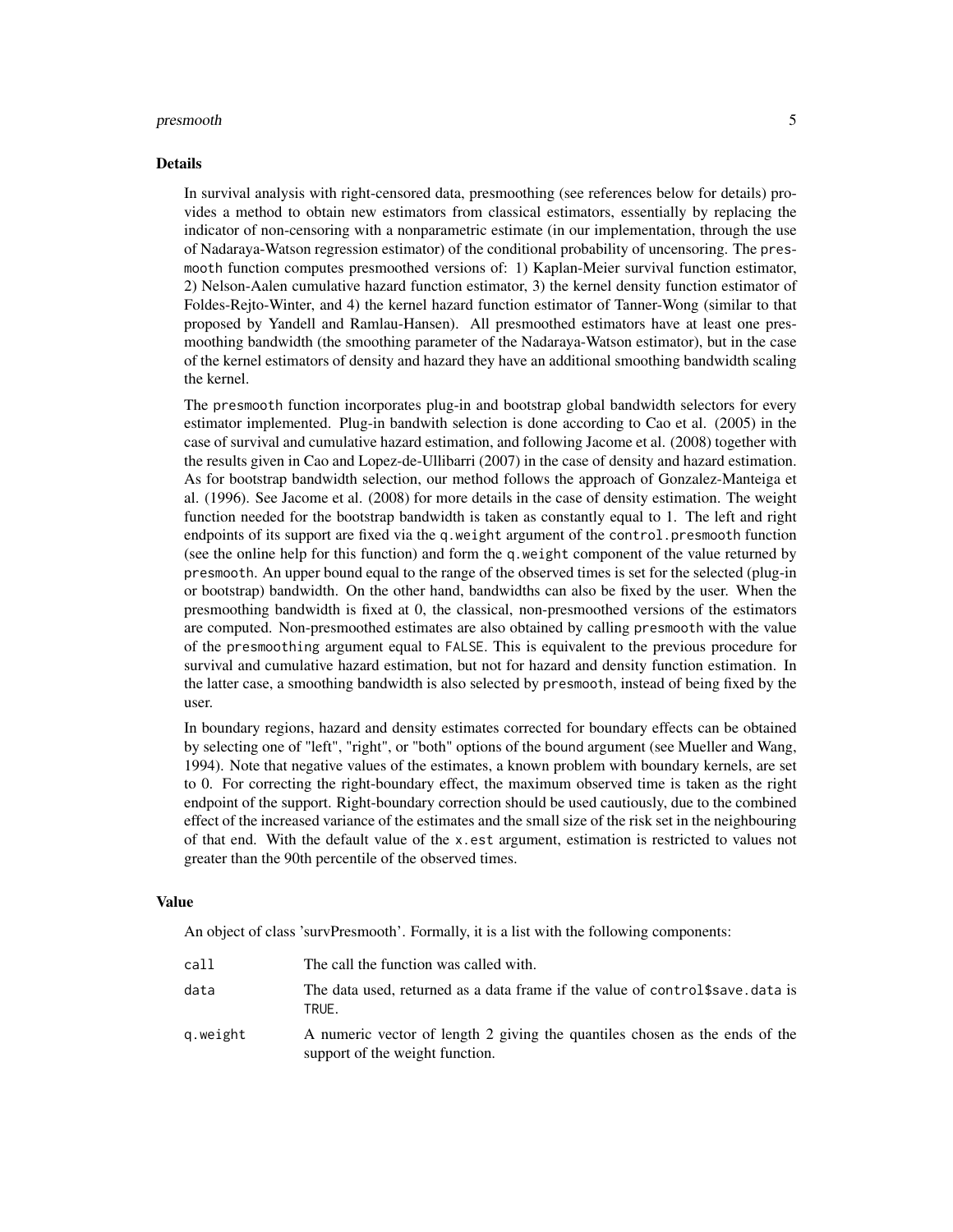<span id="page-5-0"></span>

| bw.selec  | The value of the bw. selec argument.                                                                                                                  |
|-----------|-------------------------------------------------------------------------------------------------------------------------------------------------------|
| mise      | A vector or matrix with the values of the bootstrap MISE, returned for bootstrap<br>bandwidth selection if the value of control \$save. mise is TRUE. |
| grid.pil  | The vector of numeric values defining the grid used for searching the pilot band-<br>width when plug-in or bootstrap bandwidth selection is done.     |
| pilot.bw  | The pilot bandwidth(s) used when plug-in or bootstrap bandwidth selection is<br>done.                                                                 |
| bandwidth | The bandwidth(s) selected.                                                                                                                            |
| grid.bw   | A list of length 1 or 2 whose elements define the grid used for searching the<br>bootstrap bandwidth.                                                 |
| p.hat     | Nadaraya-Watson estimate of the conditional probability of non-censoring at the<br>observed times.                                                    |
| x.est     | A numeric vector with the points where estimates have been computed.                                                                                  |
| estimand  | The input for the estimand argument.                                                                                                                  |
| estimate  | A numeric vector with the presmoothed estimates at points x.est.                                                                                      |
|           |                                                                                                                                                       |

#### Author(s)

Ignacio Lopez-de-Ullibarri [aut, cre], Maria Amalia Jacome [aut]

#### References

Cao, R. and Jacome, M. A. (2004) "Presmoothed kernel density estimation for censored data", Journal of Nonparametric Statistics, 16, 289-309. doi: [10.1080/10485250310001622622.](https://doi.org/10.1080/10485250310001622622)

Cao, R., Lopez-de-Ullibarri, I., Janssen, P. and Veraverbeke, N. (2005) "Presmoothed Kaplan-Meier and Nelson-Aalen estimators", Journal of Nonparametric Statistics, 17, 31-56. doi: [10.1080/](https://doi.org/10.1080/10485250410001713981) [10485250410001713981.](https://doi.org/10.1080/10485250410001713981)

Cao, R. and Lopez-de-Ullibarri, I. (2007) "Product-type and presmoothed hazard rate estimators with censored data", Test, 16, 355-382. doi: [10.1007/s117490060014x.](https://doi.org/10.1007/s11749-006-0014-x)

Gonzalez-Manteiga, W., Cao R. and Marron J. S. (1996) "Bootstrap selection of the smoothing parameter in nonparametric hazard rate estimation", Journal of the American Statistical Association, 91, 1130-1140. doi: [10.1080/01621459.1996.10476983.](https://doi.org/10.1080/01621459.1996.10476983)

Jacome, M. A., Gijbels, I. and Cao, R. (2008) "Comparison of presmoothing methods in kernel density estimation under censoring", Computational Statistics, 23, 381-406. doi: [10.1007/s00180-](https://doi.org/10.1007/s00180-007-0076-6) [00700766.](https://doi.org/10.1007/s00180-007-0076-6)

Lopez-de-Ullibarri, I and Jacome, M. A. (2013). "survPresmooth: An R Package for Presmoothed Estimation in Survival Analysis", Journal of Statistical Software, 54(11), 1-26. doi: [10.18637/](https://doi.org/10.18637/jss.v054.i11) [jss.v054.i11.](https://doi.org/10.18637/jss.v054.i11)

Mueller, H. G. and Wang, J. L. (1994) "Hazard rate estimation under random censoring with varying kernels and bandwidths", Biometrics, 50, 61-76. doi: [10.2307/2533197.](https://doi.org/10.2307/2533197)

# See Also

[control.presmooth](#page-1-1)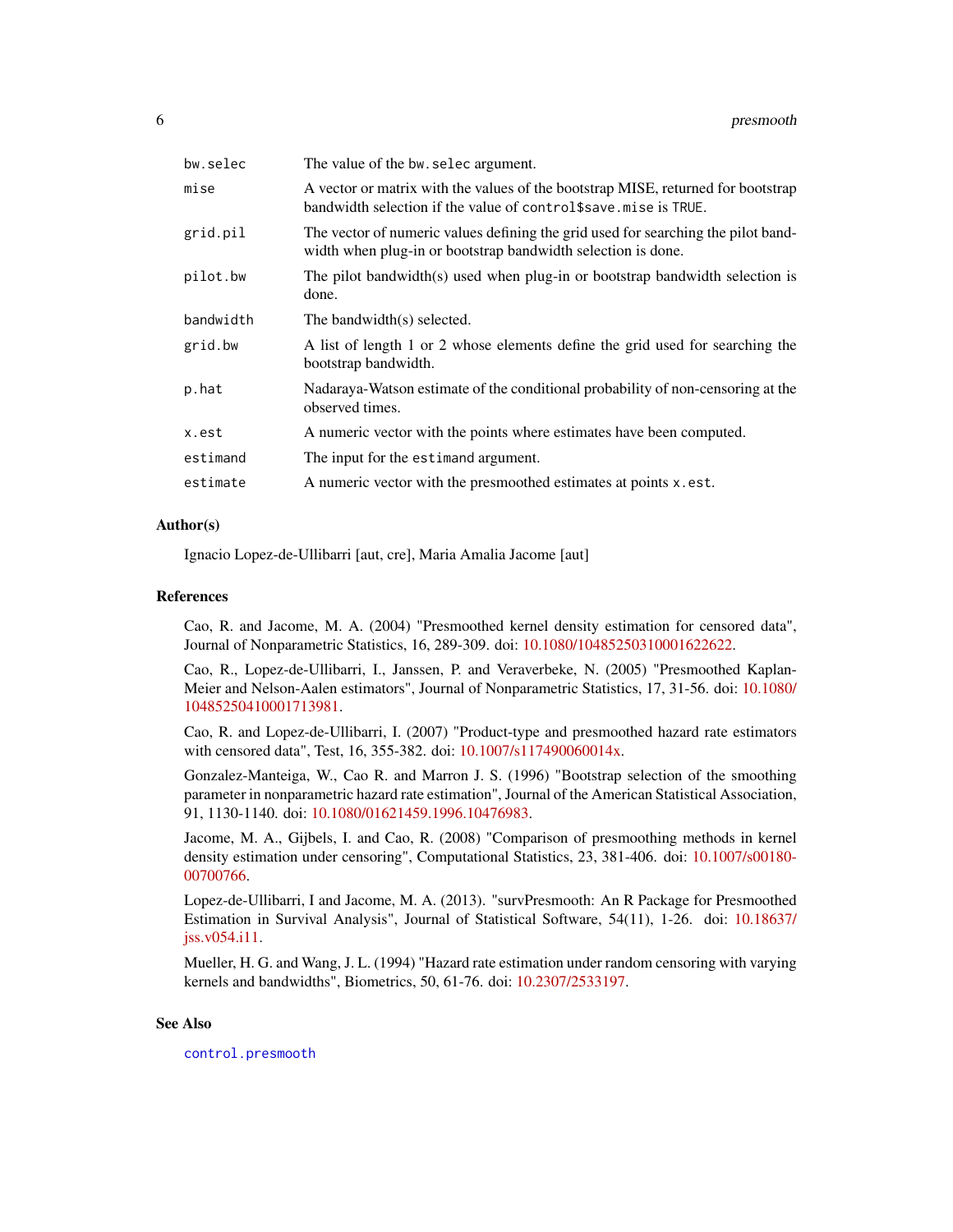#### Examples

```
## Not run:
## Analysis with the example dataset (pscheck)
##############################################
## Cumulative hazard function (chf) estimation
##############################################
## Presmoothed estimate of chf with bootstrap bandwidth (fixing the
## randomization seed makes further comparisons easier)
set.seed(1)
Hboot1 \leq presmooth(t, delta, pscheck, estimand = "H", bw.selec =
"bootstrap")
## As above, but: 1) specifying the points where the estimate is computed
## (note the warning), 2) specifying the search grid for the bandwidth,
## and 3) saving the bootstrap MISE
set.seed(1)
Hboot2 \leq presmooth(t, delta, pscheck, estimand = "H", bw.selec =
"bootstrap", x.est = seq(0, 1, by = 0.02), grid.bw = seq(0.55, 0.7, by =0.01), control = control.presmooth(save.mise = TRUE))
## A plot of the MISE, showing the bootstrap bandwidth
with(Hboot2,{
 plot(grid.bw$grid.bw, mise, xlab = "Bandwidth", ylab = "MISE", main =
 expression(paste("Bootstrap bandwidth, ", b[boot])), type = "l")
 points(bandwidth, mise[grid.bw$grid.bw == bandwidth], pch = 46, cex = 5)
 segments(bandwidth, 0, bandwidth, mise[grid.bw$grid.bw == bandwidth],
 lty = "dotted")text(bandwidth, min(mise), bquote(paste(" ", b[boot] ==
  . (bandwidth))), adj = c(\theta, \theta))
})
## A plot of the presmoothed chf compared with Nelson-Aalen estimate and
## the true curve. The point (0, 0) must be added.
plot(c(\theta, Hboot2$x.est), c(\theta, Hboot2$estimate), xlab = "t", ylab ="Cumulative hazard", type = "s")
Hna <- presmooth(t, delta, pscheck, estimand = "H", bw.selec = "fixed",
fixed.bw = 0)
lines(c(0, Hna$x.est), c(0, Hna$estimate), type = "s", col = "red")
curve(x^3, add = TRUE, col = "grey", lty = "dotted")
legend("topleft", legend = c("Presmoothed Nelson-Aalen", "Nelson-Aalen",
```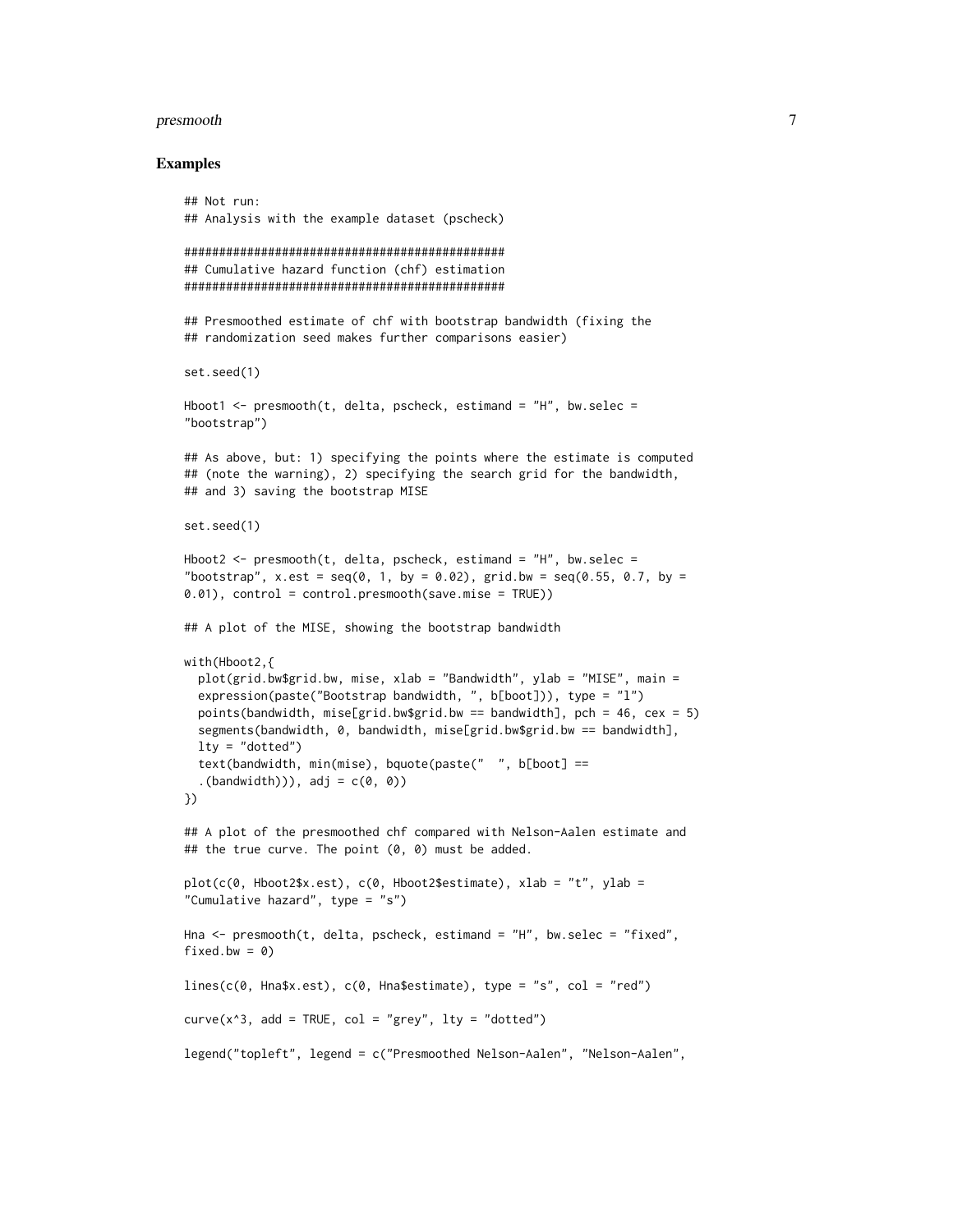```
"True"), col = c("black", "red", "grey"), \; lty = c("solid", "solid","dotted"))
## An alternative way of obtaining the Nelson-Aalen estimate
Hna <- presmooth(t, delta, pscheck, "H", presmoothing = FALSE)
##################################
## Hazard function (hf) estimation
##################################
## (An example where right-boundary correction is successful)
## Presmoothed estimate of hf:
## 1) with plug-in bandwidth with and without right-boundary correction,
## 2) specifying the grid for presmoothing bandwidth selection, and
## 3) specifying the support of the weight function
hpi1 <- presmooth(t, delta, pscheck, estimand = "h", bw.selec =
"plug-in", x.est = seq(0, max(pscheckSt), by = 0.02), grid.bw.pil =
seq(range(pscheck$t)[1],
range(pscheck)[2], by = 0.01), control = control.presmooth(q.weight =
c(0.25, 0.75)))
hpi2 <- presmooth(t, delta, pscheck, estimand = "h", bw.selec =
"plug-in", bound = "right", x.est = seq(0, max(pscheck $t), by = 0.02),
grid.bw.pil = seq(range(pscheck$t)[1], range(pscheck$t)[2], by = 0.01),
control = control.presmooth(q.weight = c(0.25, 0.75))plot(hpi1$x.est, hpi1$estimate, xlab = "t", ylab = "Hazard", ylim = c(0,
max(pmax(hpi1$estimate, hpi2$estimate))), type = "l")
lines(hpi2$x.est, hpi2$estimate, col = 2)
legend('bottomright", legend = c("none", "right"), title ="Boundary effect correction", col = 1:2, lty = 1)
## Estimation of hf using a bootstrap bandwidth. The values chosen for
## the grid.bw argument are based on the result of preliminary trials
## (Warning: it may take a while ...)
set.seed(1)
hboot \leq presmooth(t, delta, pscheck, estimand = "h", bw.selec =
"bootstrap", bound = "right", x.est = seq(0, max(pscheck$t), by = 0.02),
grid.bw.pil = seq(range(pscheck$t)[1],
range(pscheck)[2], by = 0.01), grid.bw = list(seq(0.4, 0.8, by = 0.05),seq(0.6, 0.9, by = 0.005), control = control.presmooth(q.weight =
c(0.25, 0.75), save.mise = TRUE))
## A plot of the bootstrap MISE, showing the bootstrap bandwidth
with(hboot, {
  contour(grid.bw$grid.bw.1, grid.bw$grid.bw.2, mise, levels
```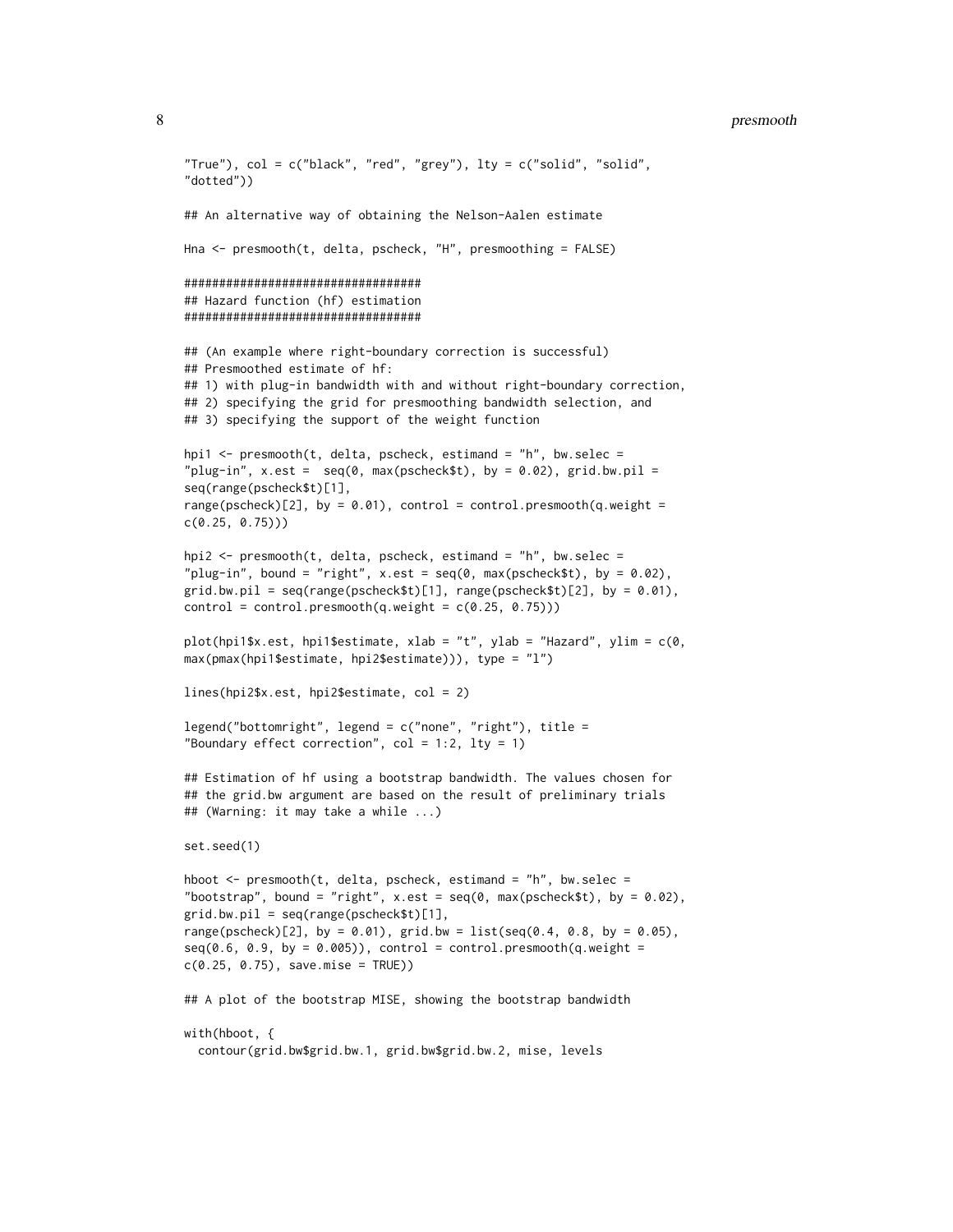```
= seq(min(mise), max(mise), length.out = 20), xlab =
  "Presmoothing bandwidth", ylab = "Smoothing bandwidth", main =
  "Bootstrap MISE")
  points(bandwidth[1], bandwidth[2], pch = 46, cex = 6)
  text(bandwidth[1], bandwidth[2], bquote(paste(" ", b[boot],
  symbol("="), symbol("("), .(bandwidth[1]), symbol(","), .(bandwidth[2]),
  symbol('')'')), adj = c(1, 0)}
\lambda## Compare with the hf estimate obtained with plug-in bandwidth and the
## true curve
plot(hpi2$x.est, hpi2$estimate, xlab = "t", ylab = "Hazard", ylim = c(0,
max(pmax(hpi2$estimate, hboot$estimate))), type = "l")
lines(hboot$x.est, hboot$estimate, col = 2)
curve(3*x^2, add = TRUE, col = "grey", lty = "dotted")
legend("bottomright", legend = c("Plug-in bandwidth",
"Bootstrap bandwidth", "True"), col = c("black", "red", "grey"), lty =
c("solid", "solid", "dotted"))
###################################
## Density function (df) estimation
###################################
## Presmoothed estimate of df with plug-in and bootstrap bandwidths
## (with default options) and comparison with the true df
dpi <- presmooth(t, delta, pscheck, estimand = "f", bw.selec = "plug-in")## The bootstrap presmoothing bandwidth is on the right boundary of the
## default grid (which in fact is the upper bound for the bandwidth: the
## range of the observed times)
set.seed(1)
dboot \leq presmooth(t, delta, pscheck, estimand = "f", bw.selec =
"bootstrap")
## For this example, the estimates with either plugin or bootstrap
## bandwidth are very similar
plot(dpi$x.est, dpi$estimate, xlab = "t", ylab = "Density", ylim = c(0,
max(pmax(dpi$estimate, dboot$estimate))), type = "l", col = "blue",
lty = 2lines(dboot$x.est, dboot$estimate, col = "red", lty = 4)
curve(3*x^2*exp(-x^3), add = TRUE, lty = 1)
```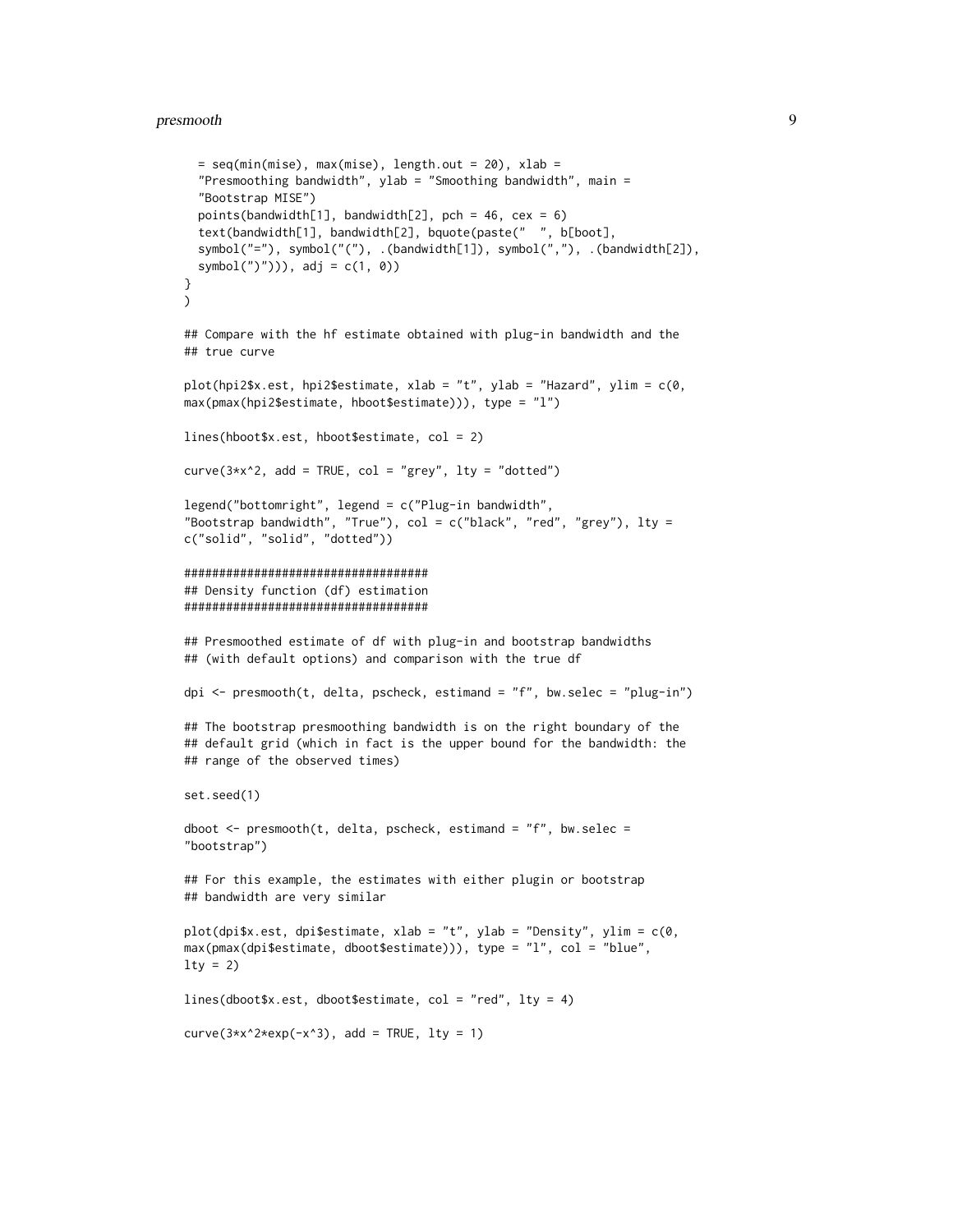```
legend("bottomright", legend = c("Plug-in bandwidth",
"Bootstrap bandwidth", "True"), col = c("blue", "red", "black"), lty =
c(2, 4, 1)## End(Not run)
```
print.survPresmooth *Print a survPresmooth Object*

# Description

Print method for 'survPresmooth' objects.

# Usage

```
## S3 method for class 'survPresmooth'
print(x, long = FALSE, more = NULL,...)
```
#### Arguments

| $\times$ | An object of class 'survPresmooth'.                                                                                                                                                                                                                                             |
|----------|---------------------------------------------------------------------------------------------------------------------------------------------------------------------------------------------------------------------------------------------------------------------------------|
| long     | A logical value. If TRUE the entire estimated curve is printed; if FALSE, the<br>default, only the head of the estimated curve is printed if it consists of more than<br>100 values.                                                                                            |
| more     | A character vector specifying the names of additional components of the x object<br>that will be printed. The valid values for the components of the character vector<br>are "data", "q.weight", "mise", "grid.pil", "pilot.bw", "grid.bw" and "p.hat". The<br>default is NULL. |
|          | Optional arguments for the default method (i.e., print.default) of the print<br>generic function.                                                                                                                                                                               |

#### Author(s)

Ignacio Lopez-de-Ullibarri [aut, cre], Maria Amalia Jacome [aut]

#### See Also

## [presmooth](#page-2-1)

## Examples

```
## Not run:
## Printing an object of class 'survPresmooth' with 4 digits, including
## in the output the value of the pilot bandwidth and the estimated p
## function
```
print(presmooth(t, delta, pscheck), more = c("pilot.bw", "p.hat"),

<span id="page-9-0"></span>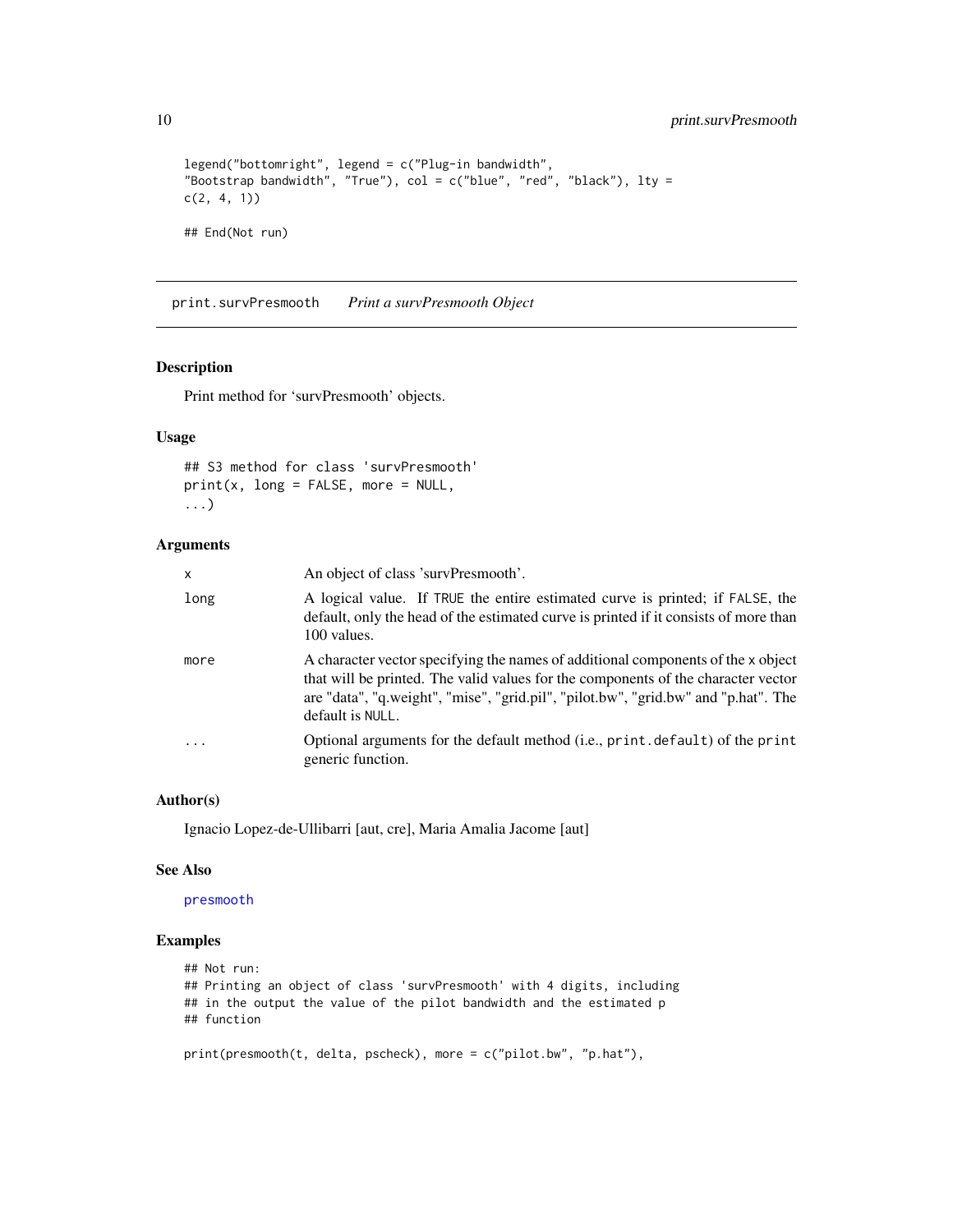#### <span id="page-10-0"></span>pscheck the contract of the contract of the contract of the contract of the contract of the contract of the contract of the contract of the contract of the contract of the contract of the contract of the contract of the co

digits  $= 4$ )

## End(Not run)

pscheck *Example Dataset*

# Description

An artificial data frame used to illustrate the techniques implemented in the package. Pseudorandom numbers were drawn from Weibull distributions of scale parameter 1 and shape parameter 3 (for failure times) and 5 (for censoring times). Each observed time is the minimum of the corresponding failure and censoring times, and its censoring status indicates a failure time smaller than a censoring time (see format below).

# Usage

pscheck

# Format

The data frame contains 2 variables:

t Observed time.

delta Censoring status ( $0 =$  censored,  $1 =$  uncensored).

# Author(s)

Ignacio Lopez-de-Ullibarri [aut, cre], Maria Amalia Jacome [aut]